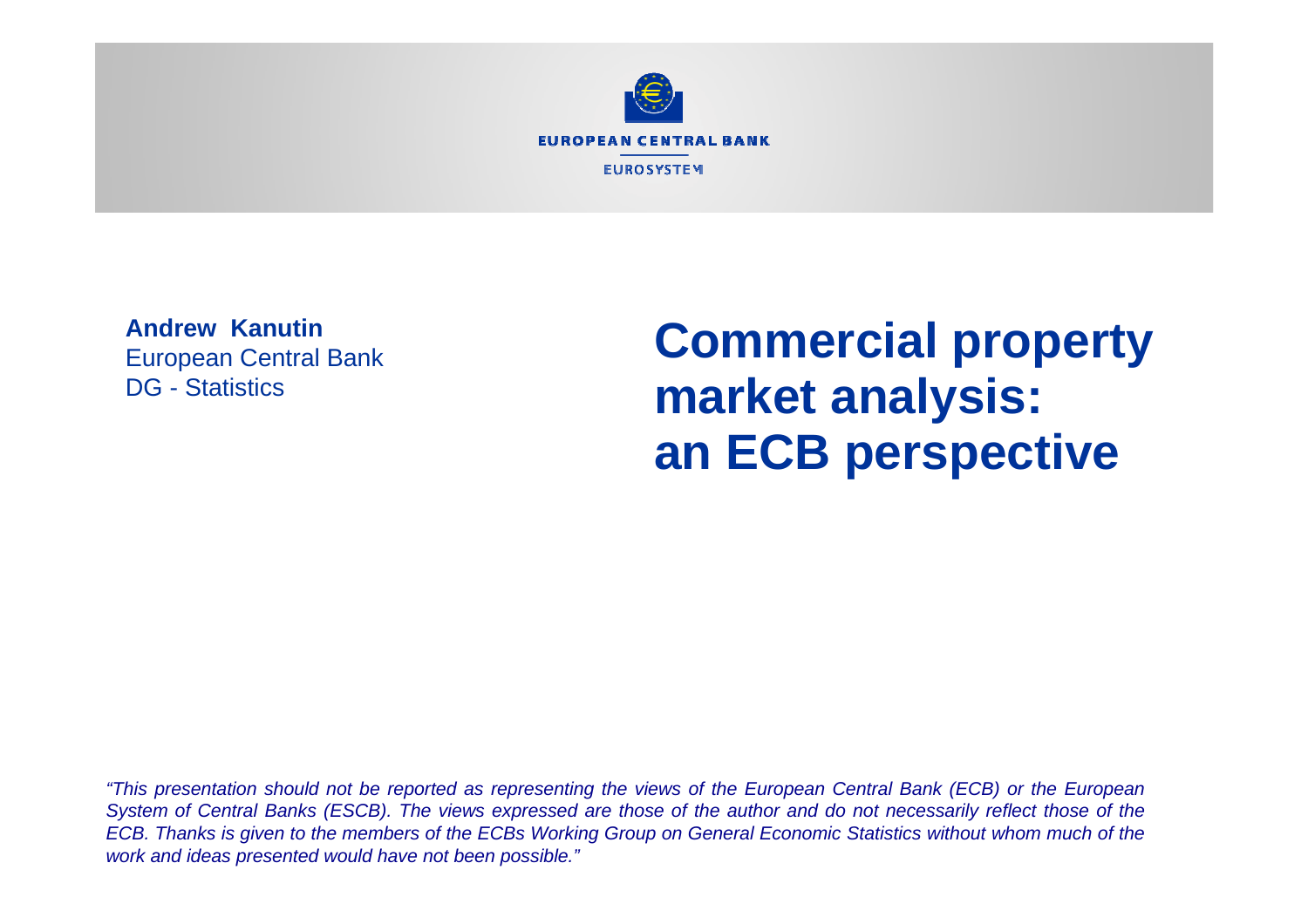- **1**Framework and relevance of commercial property
- **2** Background and data requirements
- **3**Sources and caveats
- **4**Results and outlook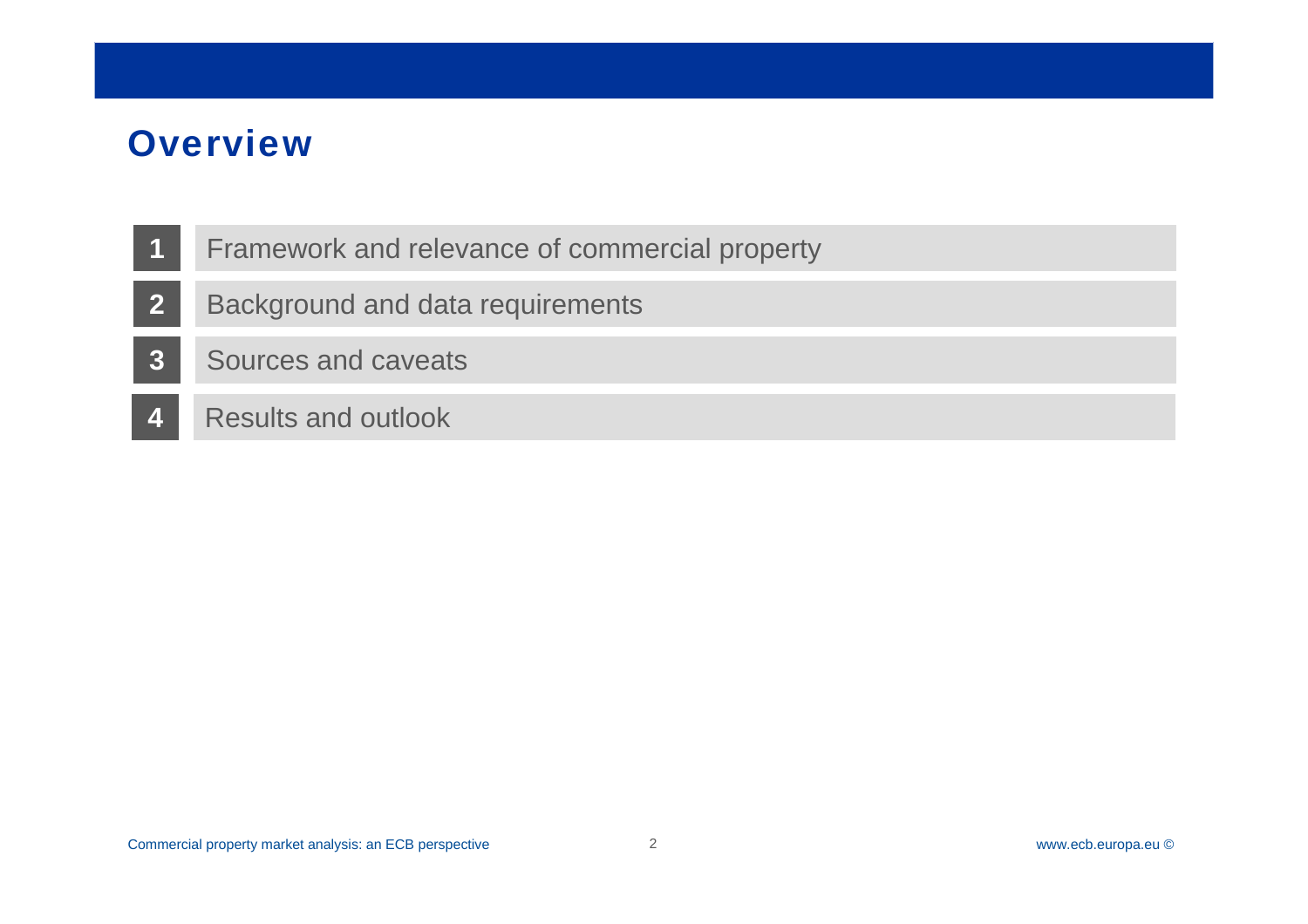#### **1Framework and relevance of commercial property**

- 2 Background and data requirements
- 3Sources and caveats
- 4Results and outlook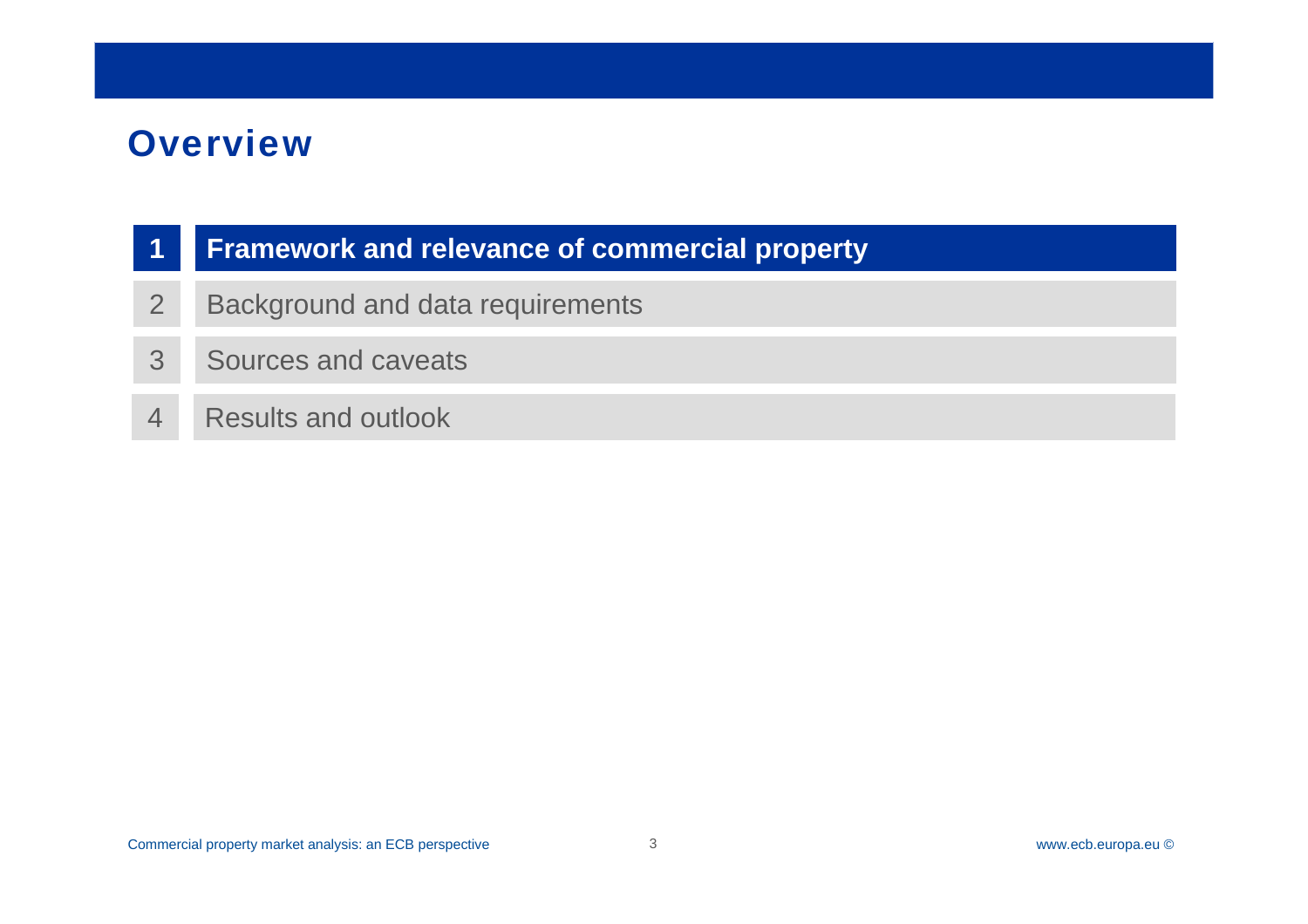### Financial Stability



ECB: Commercial property markets, December 2008 Source: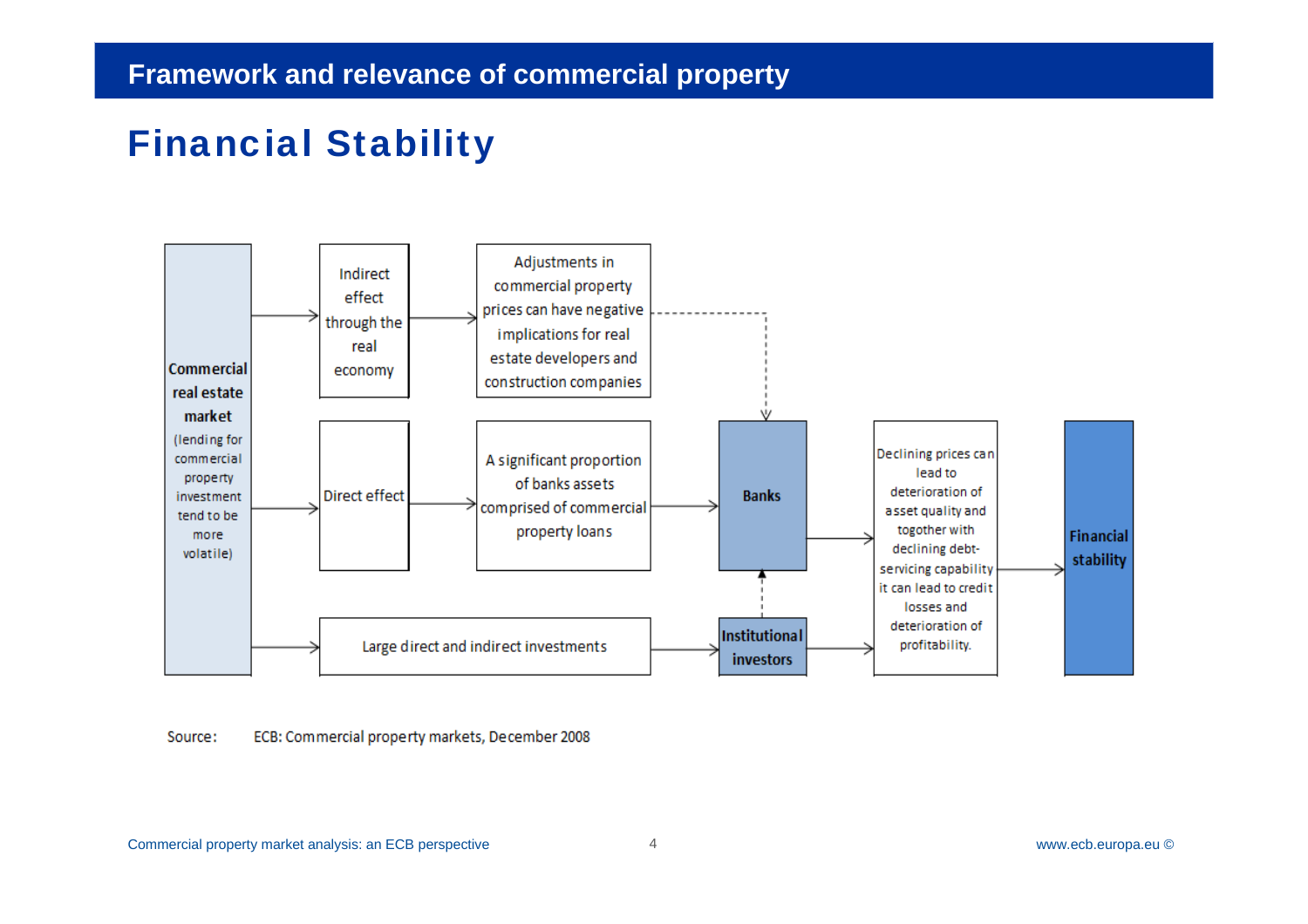## Monetary Policy

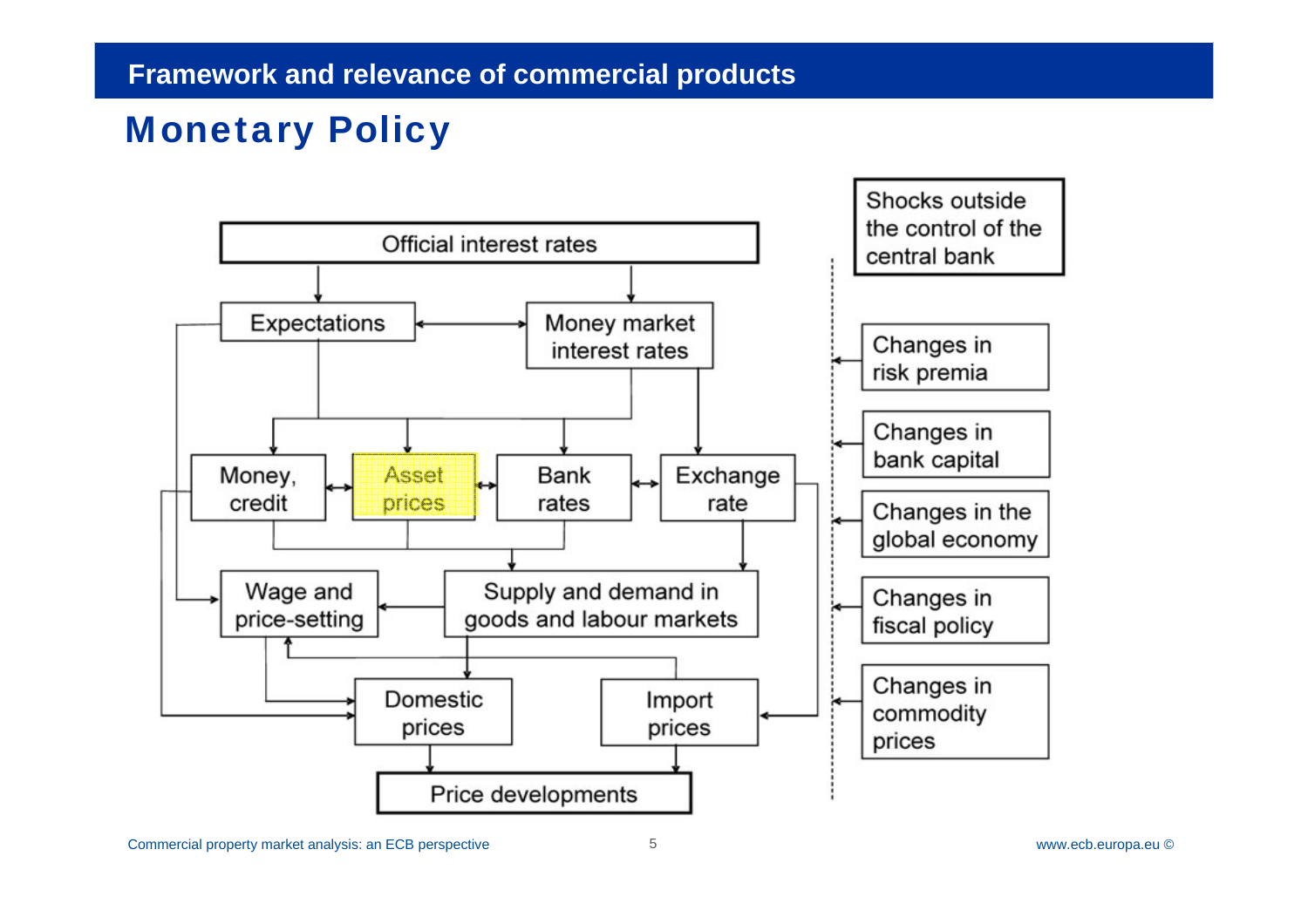### **Framework and relevance of commercial property**

## CRE Cycles

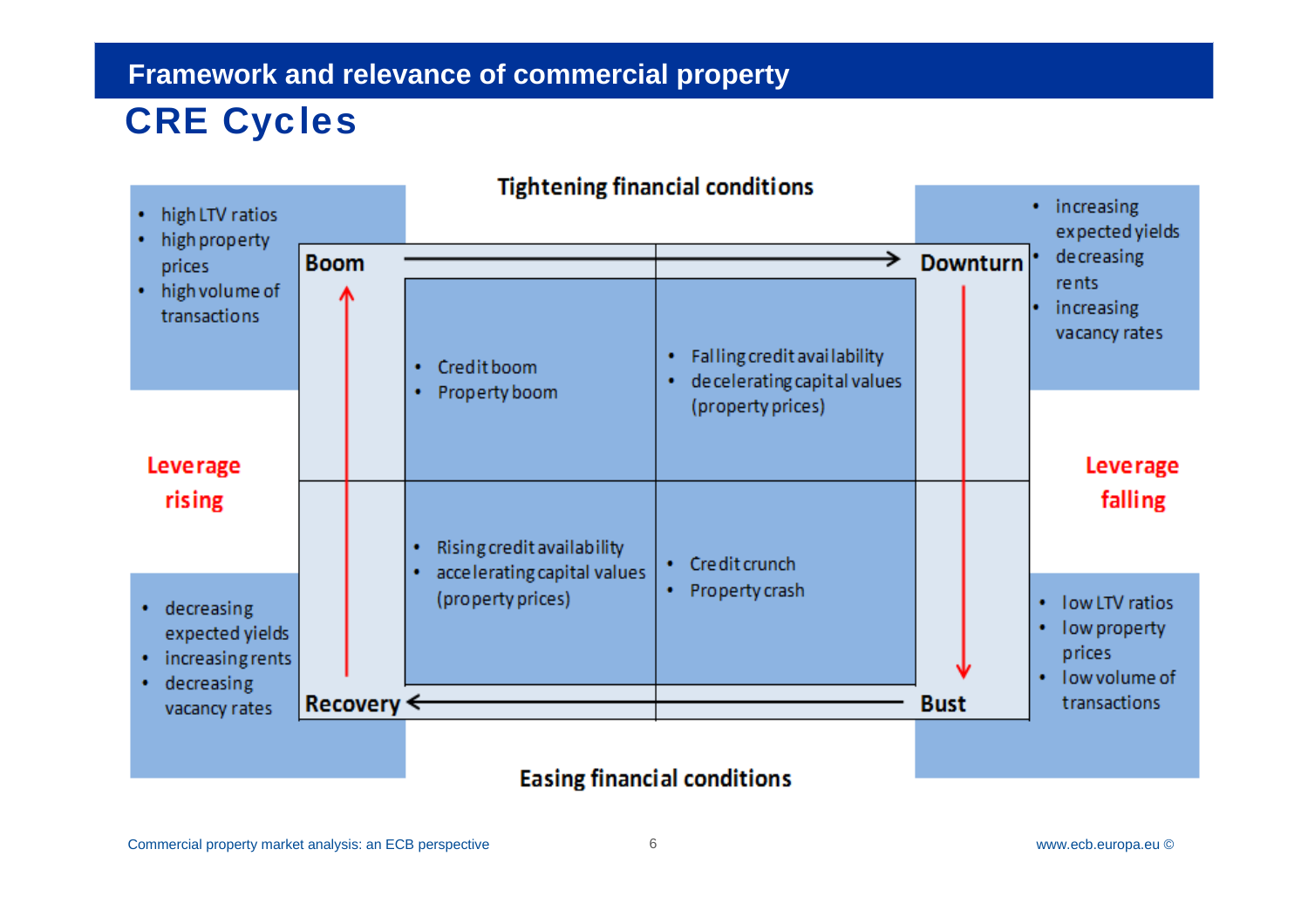- 1Framework and relevance of commercial property
- **2 Background and data requirements**
- 3Sources and caveats
- 4Results and outlook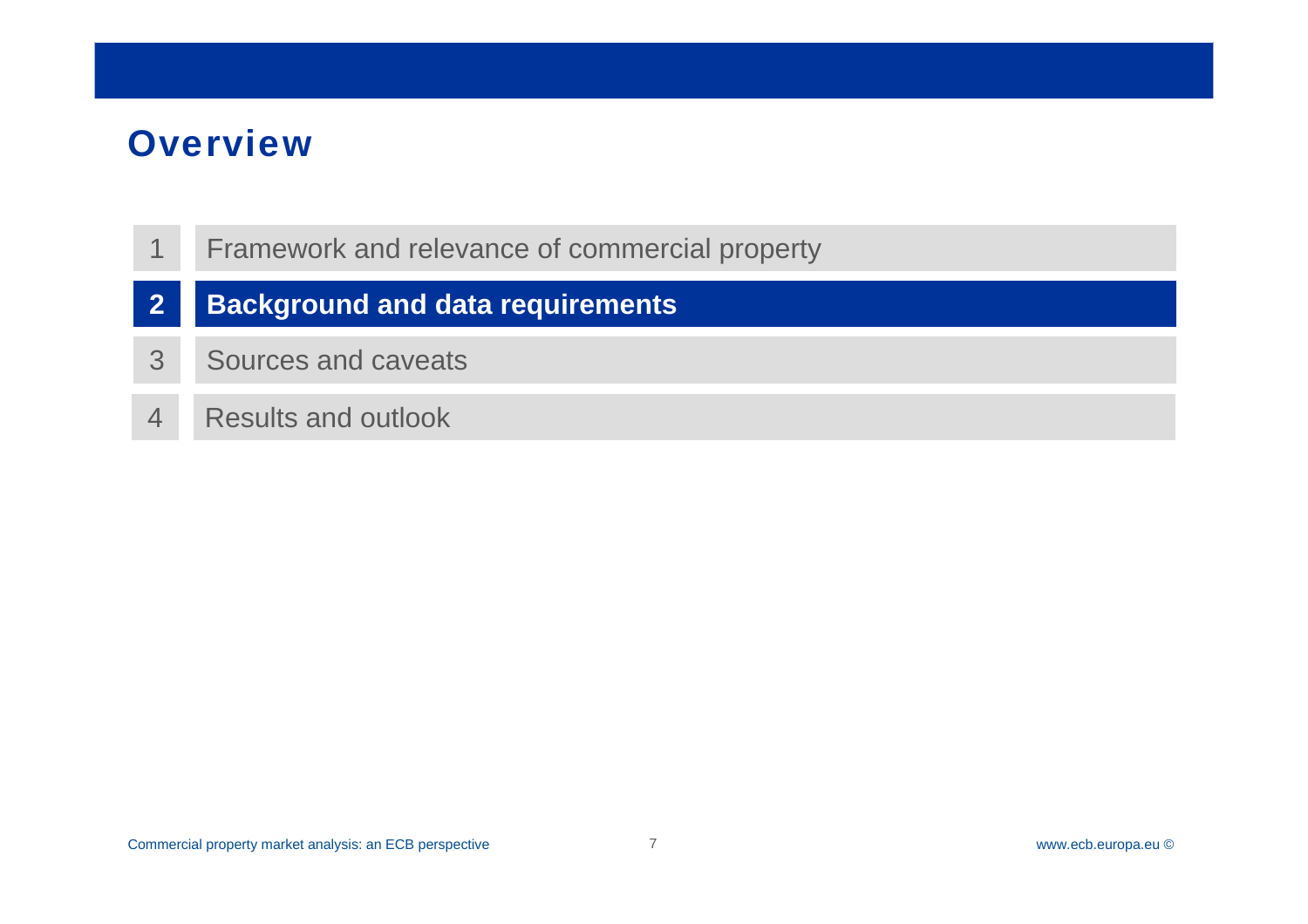# **Background**

- 20 data gaps identified in 2010 IMF and Financial Stability Board paper "The financial crisis and Information gaps" (see http://www.imf.org/external/np/g20/pdf/102909.pdf)
- $\bullet$  Recommendation 19 deals with real estate data*"The Inter-Secretariat Working Group on Price Statistics to complete the planned handbook on real estate price indices. The BIS and member central banks to investigate dissemination on the BIS website of publicly available data on real estate prices. The Inter Agency Group to consider including real estate prices (residential and commercial) in the Principal Global Indicators(PGI) website."*
- ESCB taken lead on topic in Europe
- Work undertaken by the ESCB's Working Group on General Economic Statistics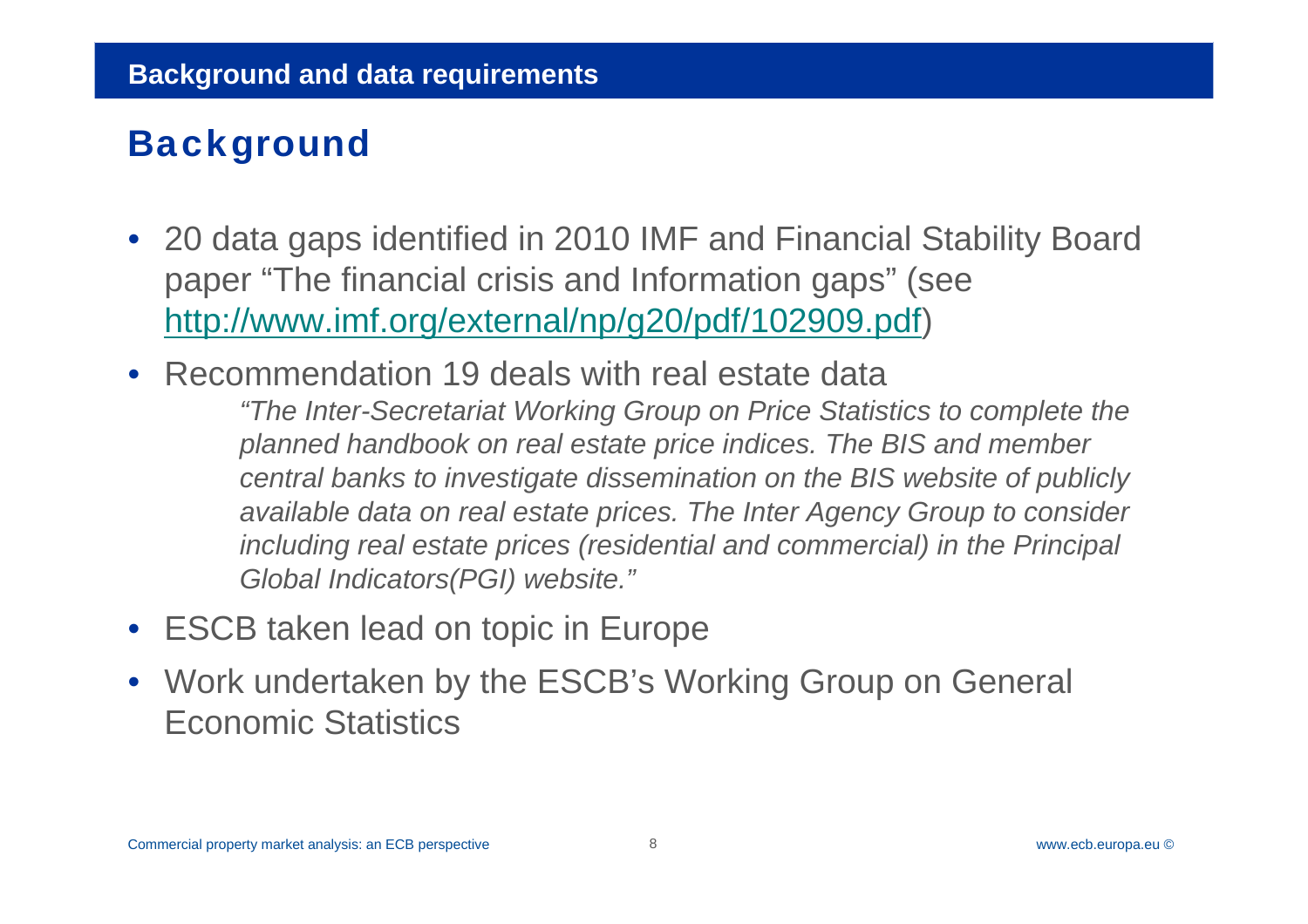## Data Requirements and Issues

- ECB requirement = Euro area / EU quarterly index, 60-90 days timeliness, ideally broken down by:
	- Member State;
	- urban/non-urban;
	- main property types
- Experimental hybrid indicators (using if possible national available and otherwise commercially provided data), GDP- weighted
- If possible: Transaction based by national source (DK, DE,IT), if not: Valuation based, quarterly rather than interpolated (GR development work about to come on stream)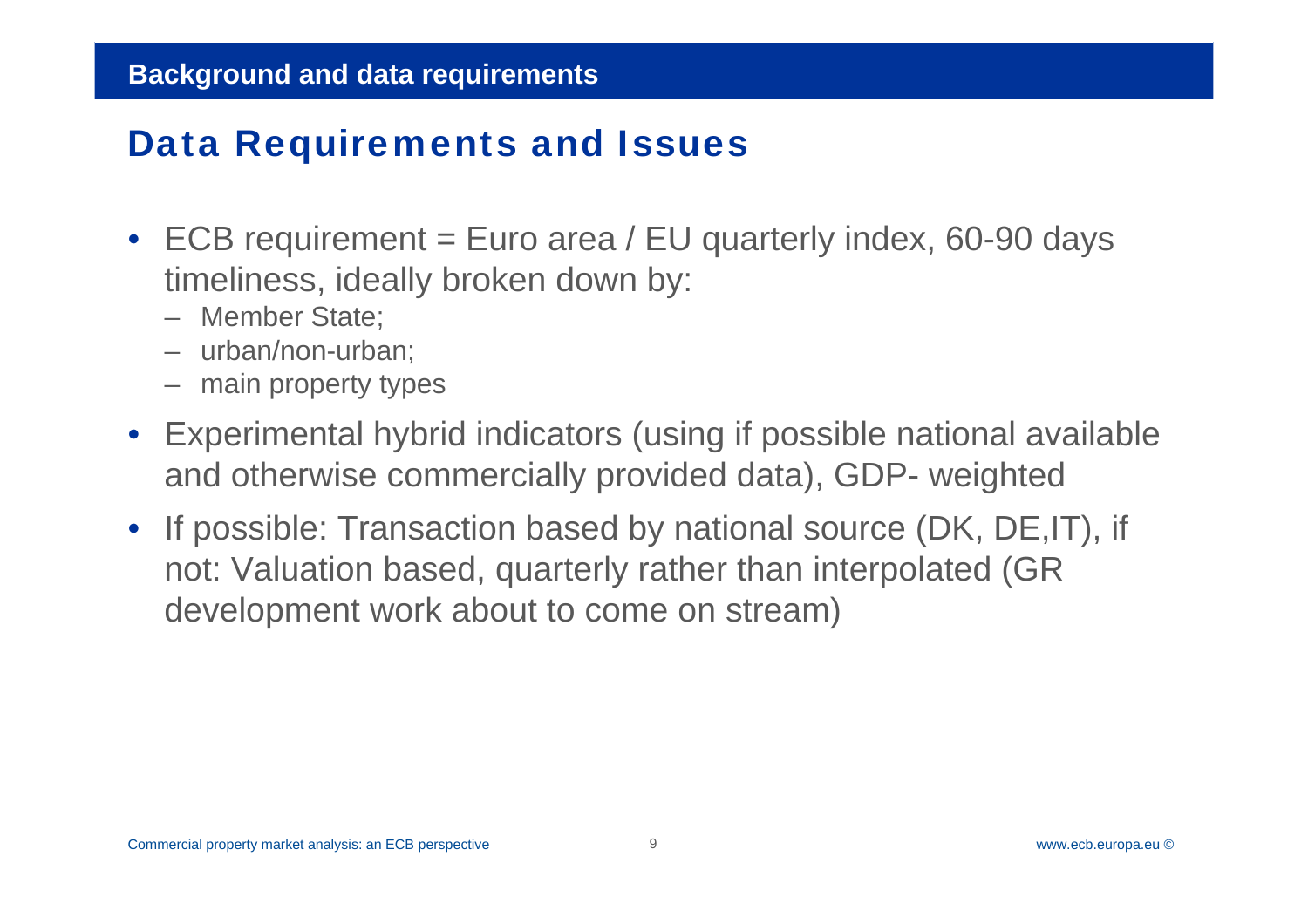## Data Requirements and Issues

- Commercial Data: IPD (Investment Property Databank)
	- $\blacksquare$ Directly held commercial real estate assets
	- Valuation based or transaction-linked compilation method
	- $\mathbf{r}$ Issues: market illiquidity  $\rightarrow$  control for transaction numbers volume changes  $\rightarrow$  keep sample constant not quarterly, but annually interpolated data only prime segment market no buildings in construction/ development  $\rightarrow$  crucial to financial stability analysis

compilation methods or assumptions not given for CPP data (e.g. ECB data vs JLL data)

Comparability in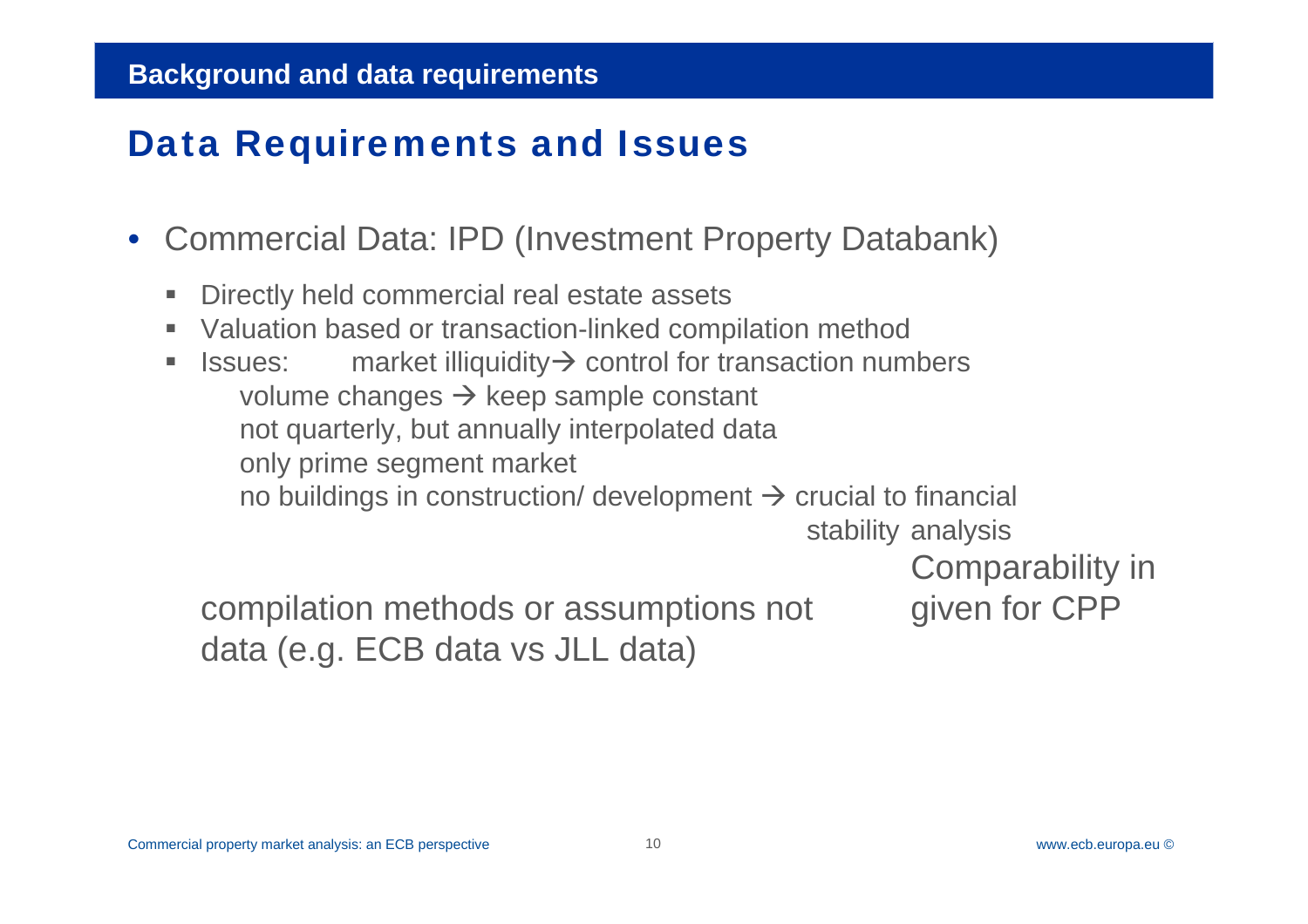- 1Framework and relevance of commercial property
- 2Background and data requirements
- **3Sources and caveats**
- 4Results and outlook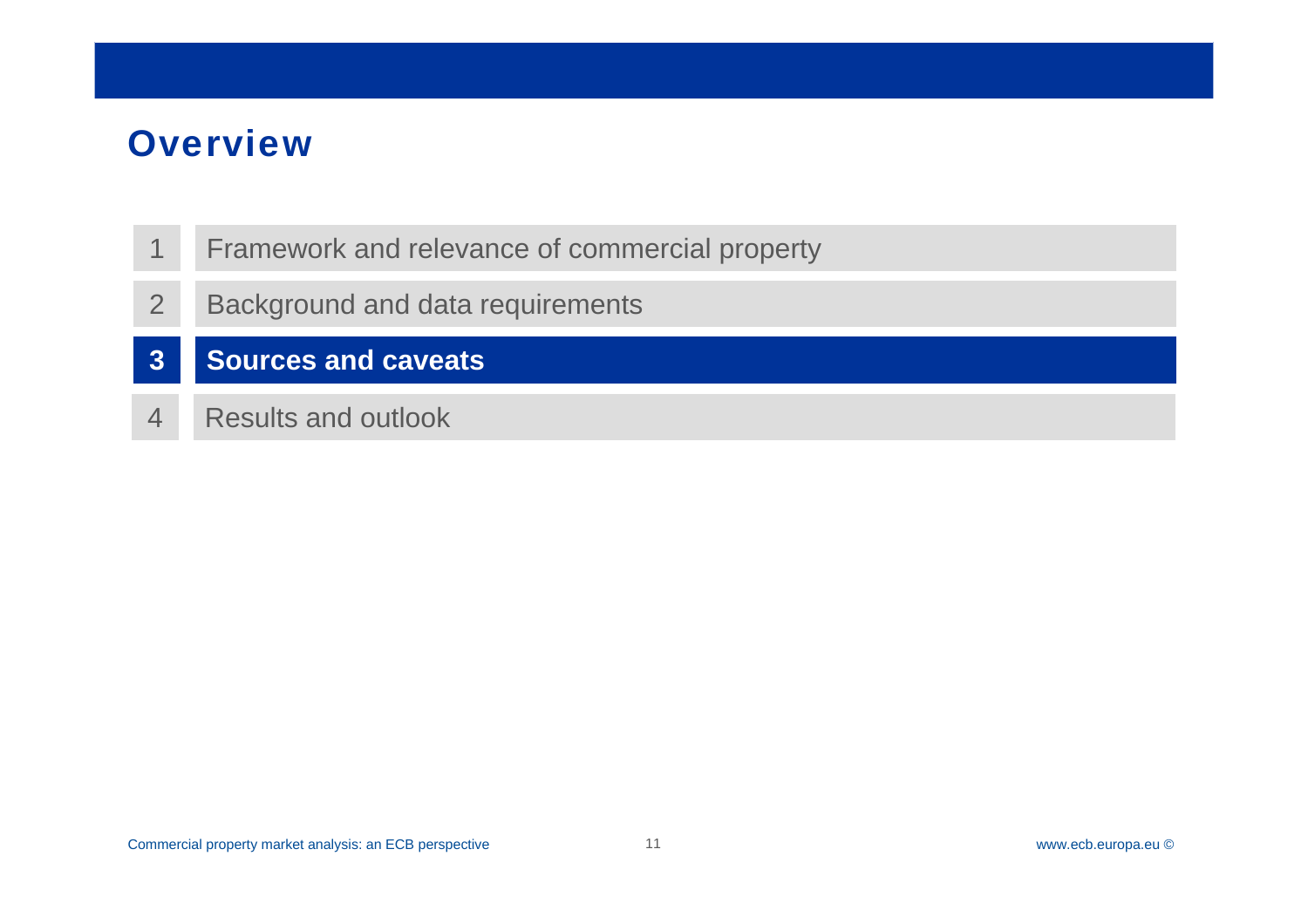$\bullet$ Data collectable at various stages by various entities  $\rightarrow$  quality and comparability affected

### **Commercial Property Prices**

#### **Transaction Based:**

•Ideal, representing current market

#### Problems:

•CP = Highly heterogeneous and infrequently traded •Property markets = highly illiquid during financial/ economic stress

#### **Valuation Based:**

•Majority of CPP data •Sources = private organisations  $\rightarrow$  rather designed for performance measurement

#### Problems:

•Valuation errors, smoothing issues, varying coverage, short time span

#### **Other Expert Judgement**

•Market professionals judge fictitious property (e.g. Jones Lang Lassalle) •Very timely data

#### **Financial Market Data**

•Real Estate Trusts containing CPs as assets •Inferring of CPPs, available in real time

#### Problem:

•Movements in assets not only due to CPPs, assets do not represent whole market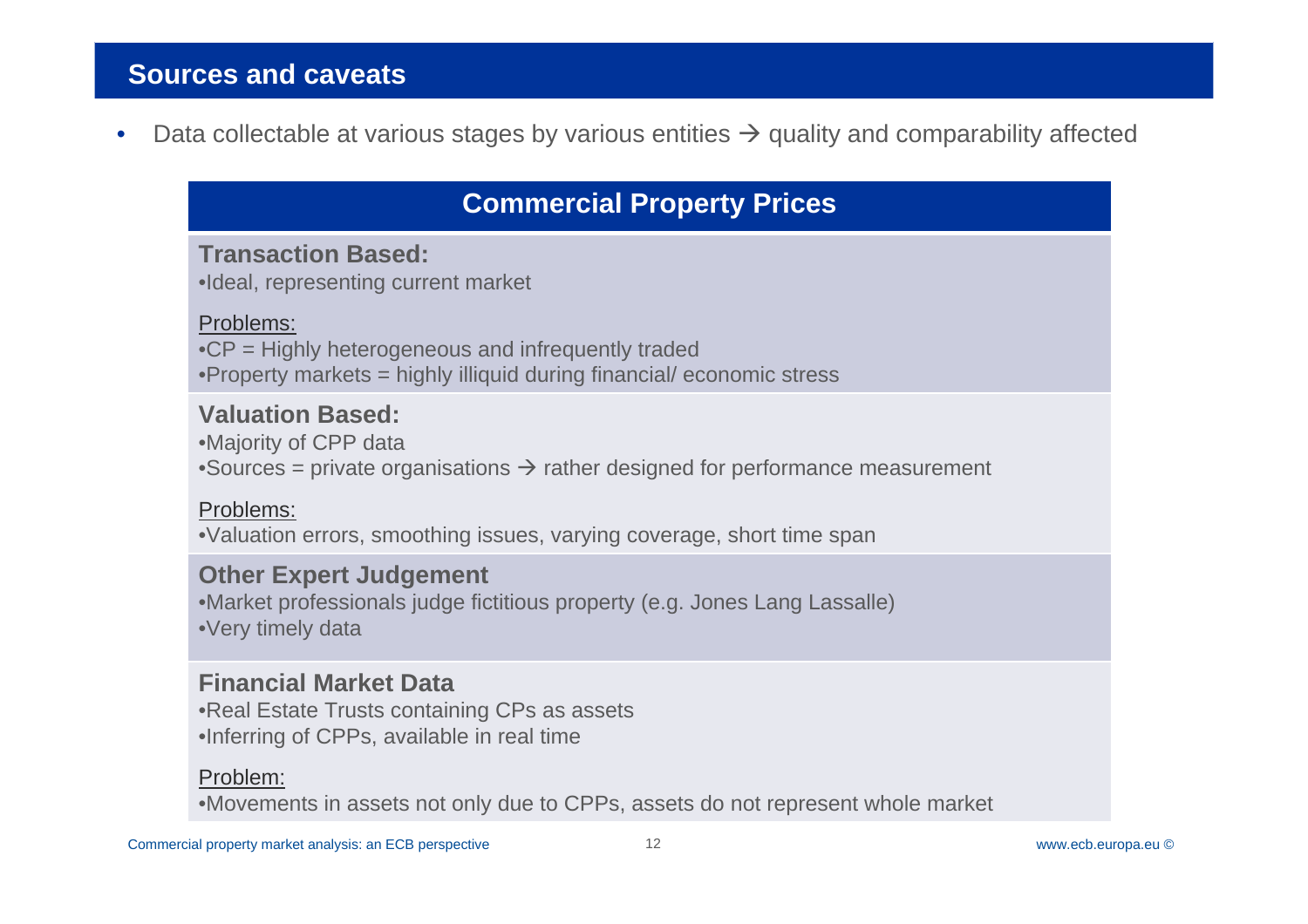### Breakdowns

- • Not always large enough and representative property sample / sufficient coverage of geographical areas
- $\bullet$  Hard to control for changes in quality of properties and in sample composition
- $\bullet$ Individual results for EU countries – transaction numbers!
- $\bullet$ Problems distinguishing between urban and non-urban
- $\bullet$ Same issues for separate indices for different property types

### **Methodology**

- $\bullet$  Index compilation can be problematic due to shifts in composition of real estate properties (monthly indices only feasible with high turnover markets), RPP = quarterly, CPP = sometimes only annually
- $\bullet$  Potential overlap of RPP and CPP (Non-owner occupied RP = income  $generating = CPP$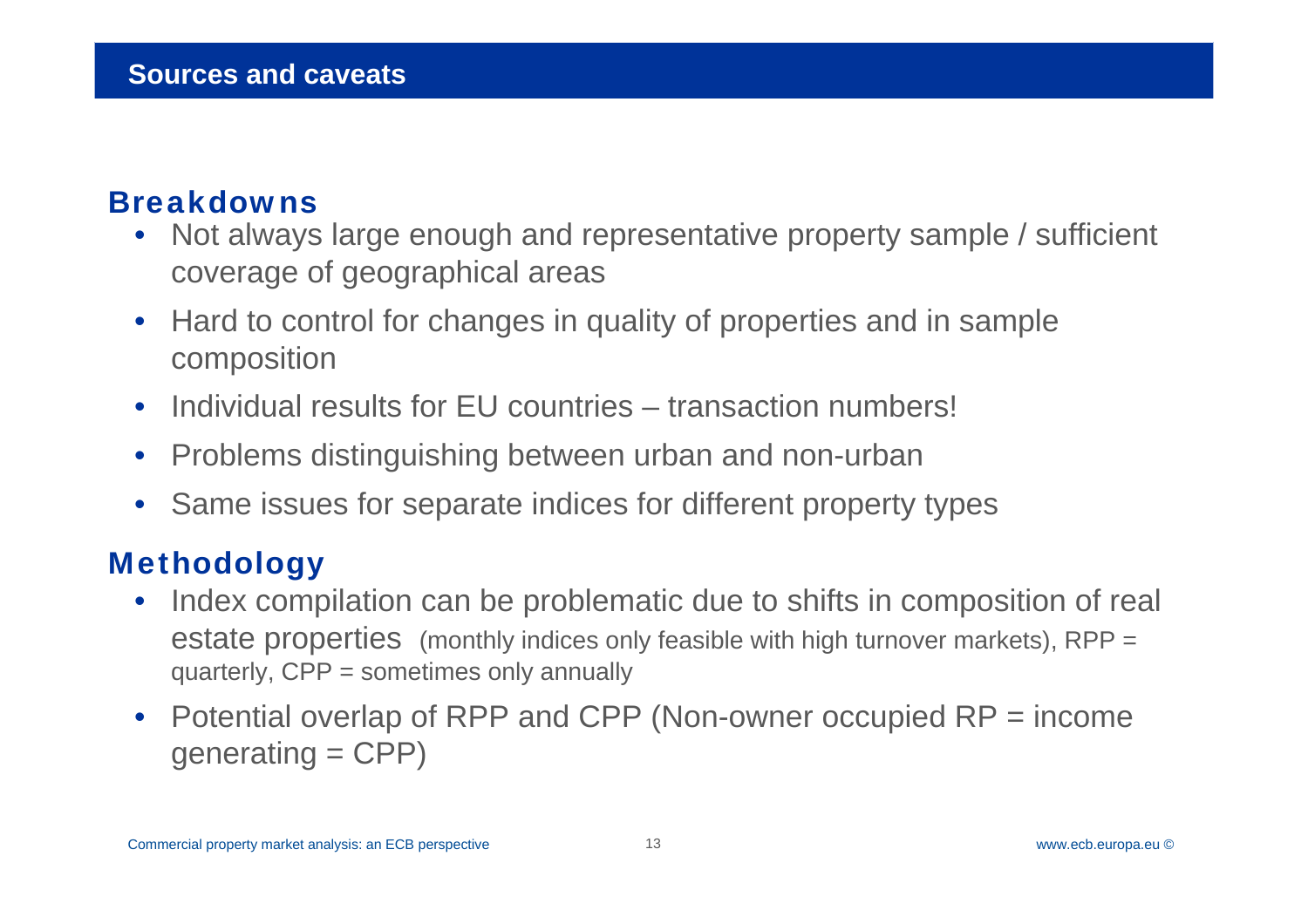- 1Framework and relevance of commercial products
- 2Background and data requirements
- 3Sources and caveats
- **4Results and outlook**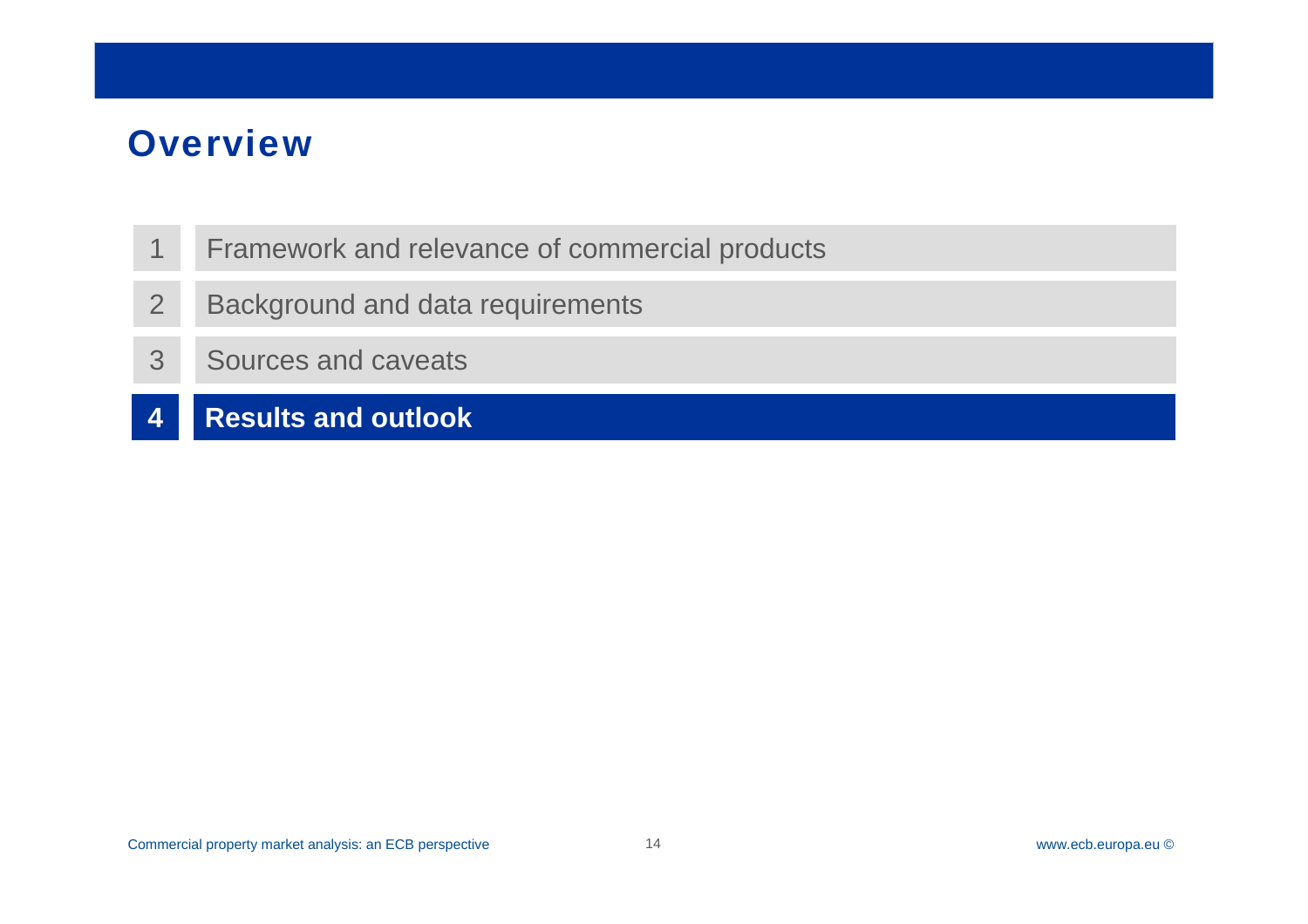## **Results**

- $\bullet$ ESCB data published as "experimental statistics" in February 2014
- $\bullet$  (See http://www.ecb.europa.eu/pub/pdf/mobu/mb201402en.pdf pages 54 - 58) -> Good feedback thus far
- $\bullet$ Major issues in comparability and harmonisation  $\rightarrow$  elaborate metadata needed



Commercial property market analysis: an ECB perspective 15

www.ecb.europa.eu ©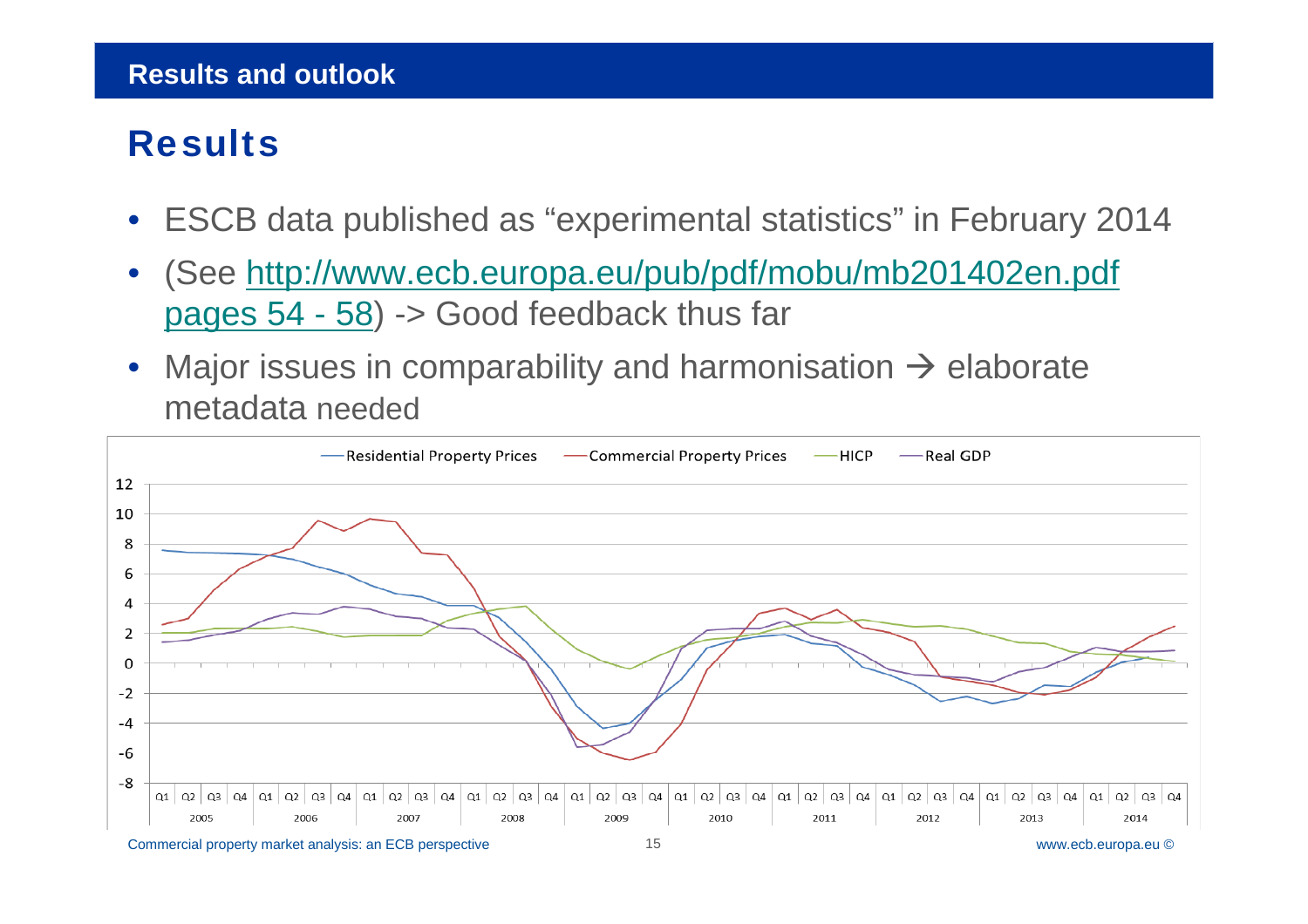## **Outlook**

•Currently: drafting of international handbook on CPP (under the auspices of the Inter-secretariat Working Group on Price Statistics)

•Main Research objectives:

- Alternative data sources, examination of robustness
- $\blacksquare$ Indicators for property type breakdown
- $\blacksquare$ Integrating property still under development
- $\blacksquare$ Weighting schemes representative of market structure
- $\blacksquare$ Review of interpolation methods
- П Exploitation of geographical information
- **Quality adjustment**

•Further joint work of ECB and NCBs